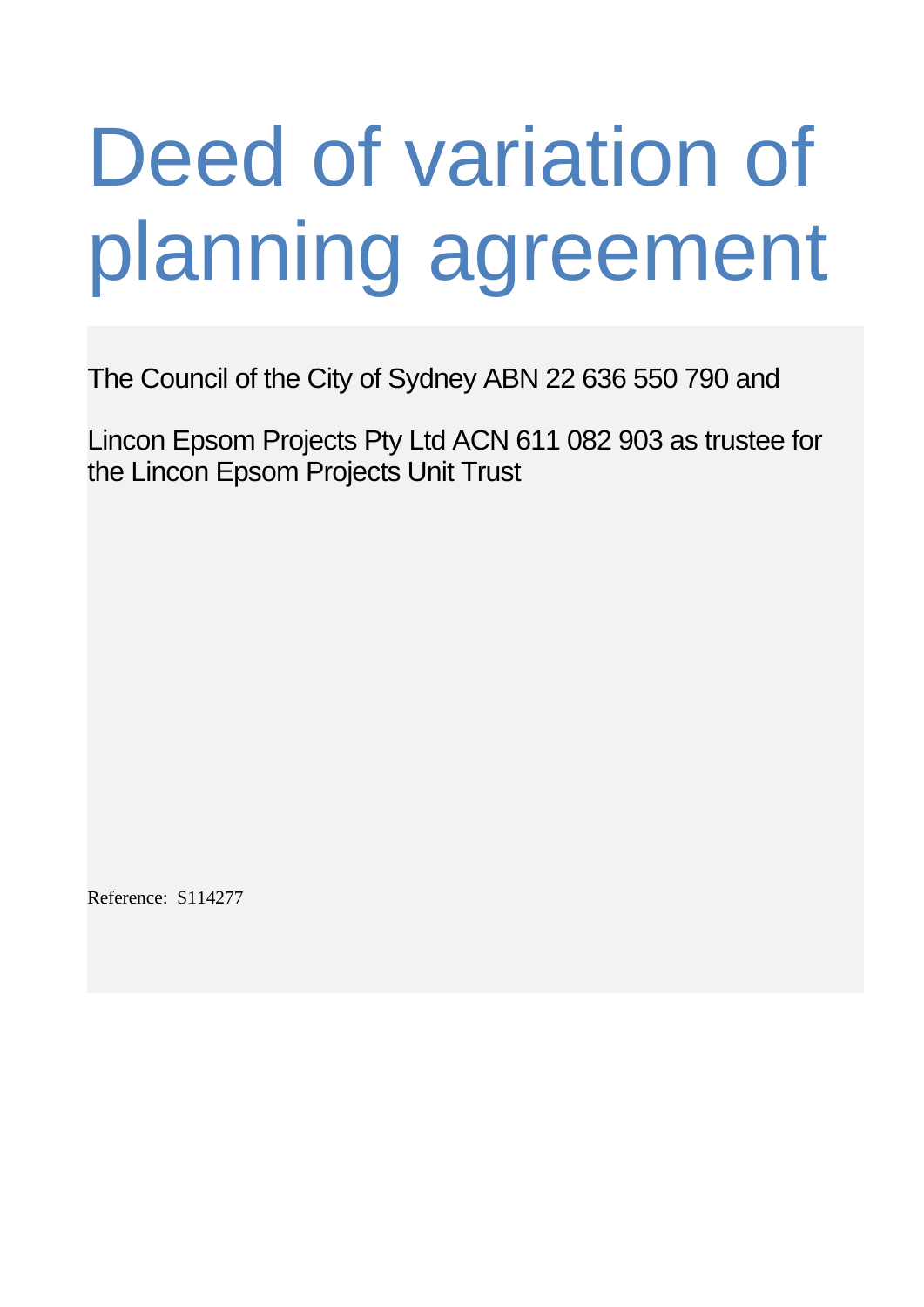#### **DEED OF VARIATION**

#### **THIS DEED** is made on 2022

#### **PARTIES**

- **(1) THE COUNCIL OF THE CITY OF SYDNEY** ABN 22 636 550 790 of Town Hall House, 456 Kent Street Sydney NSW 2000 (**City**); and
- **(2) Lincon Epsom Projects Pty Limited** ACN 611 082 903 as trustee for the Lincon Epsom Projects Unit Trust of c/- Livingston International, Suite 1, Level 9, Building 3, 138 O'Riordan Street, Mascot NSW 2020 (**Developer**).

#### **BACKGROUND**

- A. The City and the Developer entered into the Agreement.
- B. The City and the Developer have agreed to vary the Agreement in the manner set out in this Deed of Variation.

#### **THE PARTIES AGREE AS FOLLOWS:**

#### **1 INTERPRETATION**

1.1 In this Deed of Variation, unless the context otherwise requires:

**Agreement** means the voluntary planning agreement between City and the Developer dated 28 May 2018.

**Deed of Variation** means this deed of variation of planning agreement and all annexures, schedules, attachments and exhibits.

#### 1.2 **Rules for interpreting this Deed of Variation**

Headings are for convenience only, and do not affect interpretation. The following rules also apply in interpreting this Deed of Variation, except where the context makes it clear that a rule is not intended to apply.

- (a) A reference to:
	- (i) a legislative provision or legislation (including subordinate legislation) is to that provision or legislation as amended, re-enacted or replaced, and includes any subordinate legislation issued under it;
	- (ii) a document (including this document) or agreement, or a provision of a document (including this document) or agreement, is to that document, agreement or provision as amended, supplemented, replaced or novated;
	- (iii) a party to this document or to any other document or agreement includes a permitted substitute or a permitted assign of that party;
	- (iv) a person includes any type of entity or body of persons, whether or not it is incorporated or has a separate legal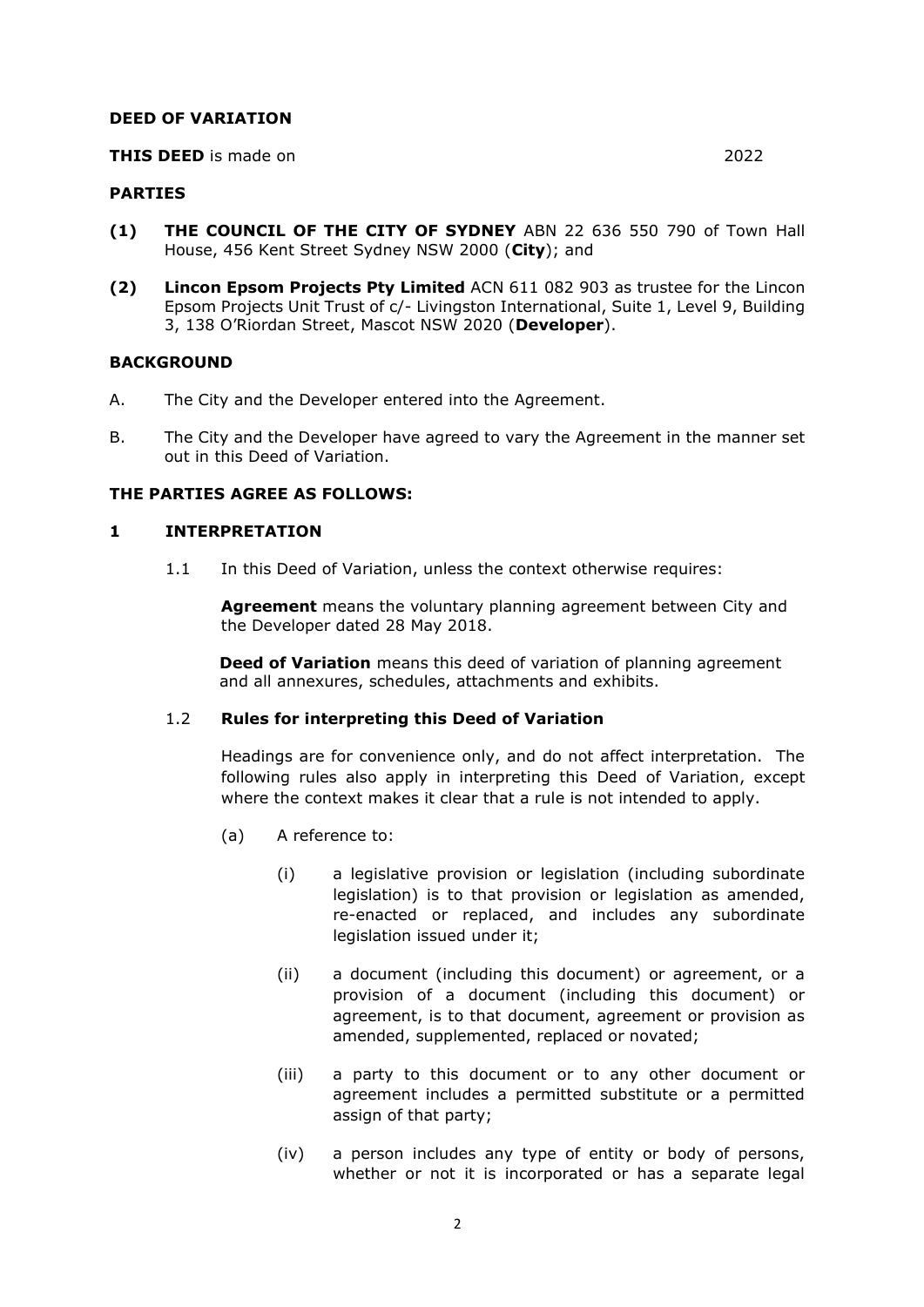identity, and any executor, administrator or successor in law of the person; and

- (v) anything (including a right, obligation or concept) includes each part of it.
- (b) A singular word includes the plural, and vice versa.
- (c) A word which suggests one gender includes the other genders.
- (d) If a word or phrase is defined, any other grammatical form of that word or phrase has a corresponding meaning.
- (e) If an example is given of anything (including a right, obligation or concept), such as by saying it includes something else, the example does not limit the scope of that thing.
- (f) The words subsidiary, holding company and related body corporate have the same meanings as in the Corporations Act.
- (g) A reference to dollars or \$ is to an amount in Australian currency.
- (h) A reference to this document includes the agreement recorded by this document.
- (i) Words defined in the GST Act have the same meaning in clauses about GST.
- (j) A reference to a month is to a calendar month.
- 1.3 A reference to a term defined in the Agreement has the same meaning when used in this Deed of Variation.
- 1.4 This Deed of Variation is not to be interpreted against the interests of a party merely because that party proposed this document or some provision in it or because that party relies on a provision of this document to protect itself.

#### **2 VARIATION OF AGREEMENT**

The Agreement is varied as follows:

2.1 The definition of "Dealing" in clause 4.1 is deleted and replaced with the following:

"Dealing means selling, transferring, assigning, novating, mortgaging, charging, or encumbering and, where appearing, **Deal** has the same meaning."

- 2.2 Clause 17.1 of the Agreement is deleted and replaced with the following:
	- "17.1 Dealings
	- (a) The City may Deal with its interest in this document without the consent of the Developer if the Dealing is with a Government Agency. The City must give the Developer notice of the Dealing within five Business Days of the date of the Dealing.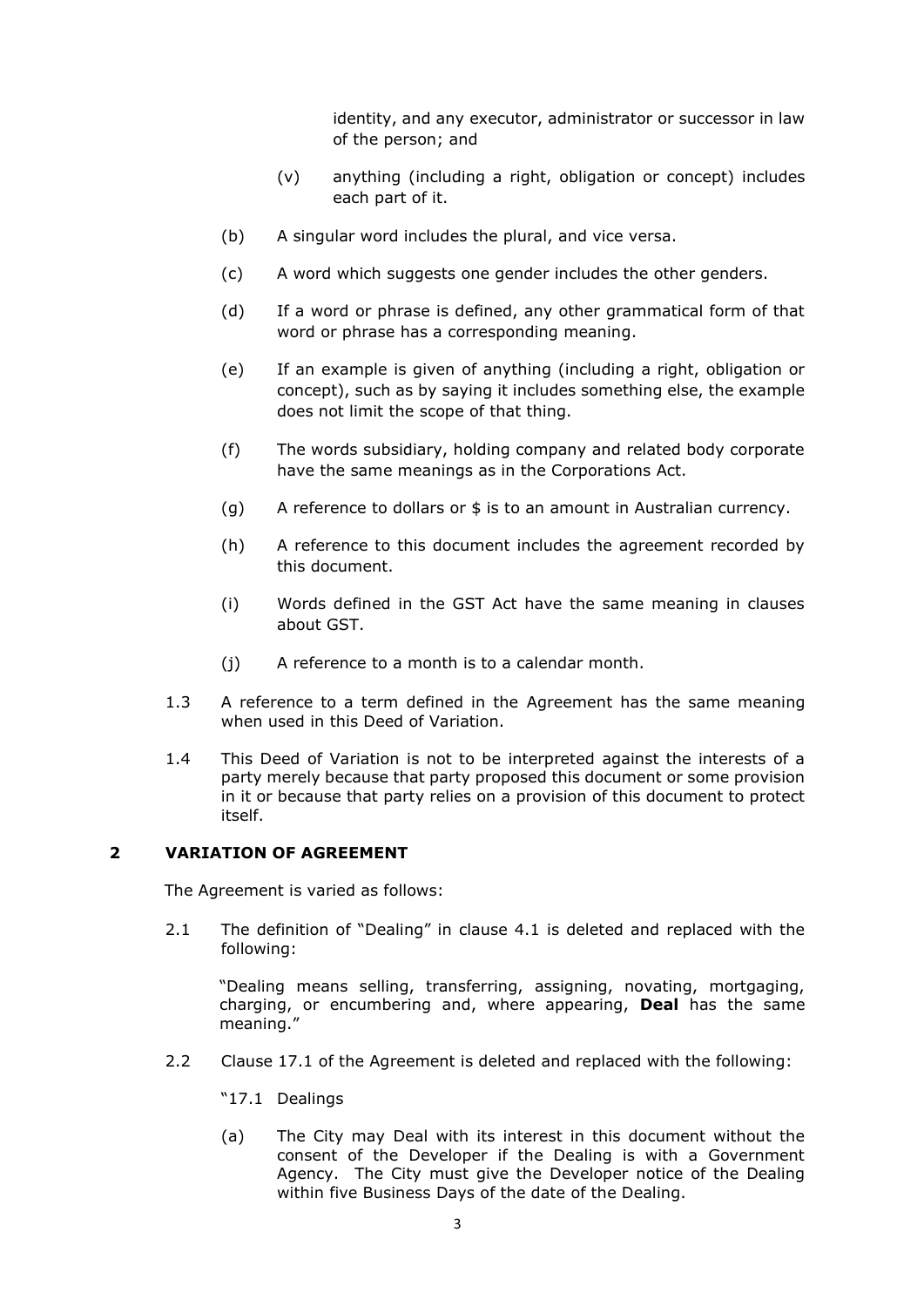- (b) The City may not otherwise Deal with its interest in this document without the consent of the Developer, such consent not to be unreasonably withheld or delayed.
- (c) Prior to registration of this document, the Developer must not Deal with this document or the Land without:
	- (i) the prior written consent of the City; and
	- (ii) the City, the Developer and the third party the subject of the Dealing entering into a deed of consent to the Dealing on terms acceptable to the City.
- (d) Notwithstanding clause 17.1(c), the Landowner may Deal with the Land without the consent of the City only as a result of the transfer of the whole of the Land (without subdivision) to a Related Body Corporate of the Landowner. The Landowner must give the City and the Developer notice of the Dealing within five Business Days of the date of the Dealing.
- (e) On and from registration of this document:
	- (i) the Developer may Deal with this document without the consent of the City only as a result of the sale of the whole of the Land (without subdivision) to a purchaser of the Land;
	- (ii) the Developer may register a plan of strata subdivision, and the City consents to this document remaining registered only on the certificate of title to the common property of the strata plan upon registration of the strata plan; and
	- (iii) the Developer must not otherwise Deal with this document to a third party that is not a purchaser of the whole or any part of the Land without:
		- (A) the prior written consent of the City; and
		- (B) the City, the Developer and the third party the subject of the Dealing entering into a deed of consent to the Dealing on terms acceptable to the City.
- (f) The Developer must pay the City's costs and expenses relating to any consent or documentation required due to the operation of this clause 13.2."
- 2.3 Schedule 6 is deleted and replaced with the schedule at Annexure A to this Deed of Variation.

# **3 NO OTHER CHANGE**

The parties confirm that the Agreement will continue in full force and effect as varied by this Deed of Variation. Nothing in this Deed of Variation will be read or construed as implying any form of variation or waiver other than as expressly set out in this Agreement.

#### **4 TRUSTEE LIABILITY**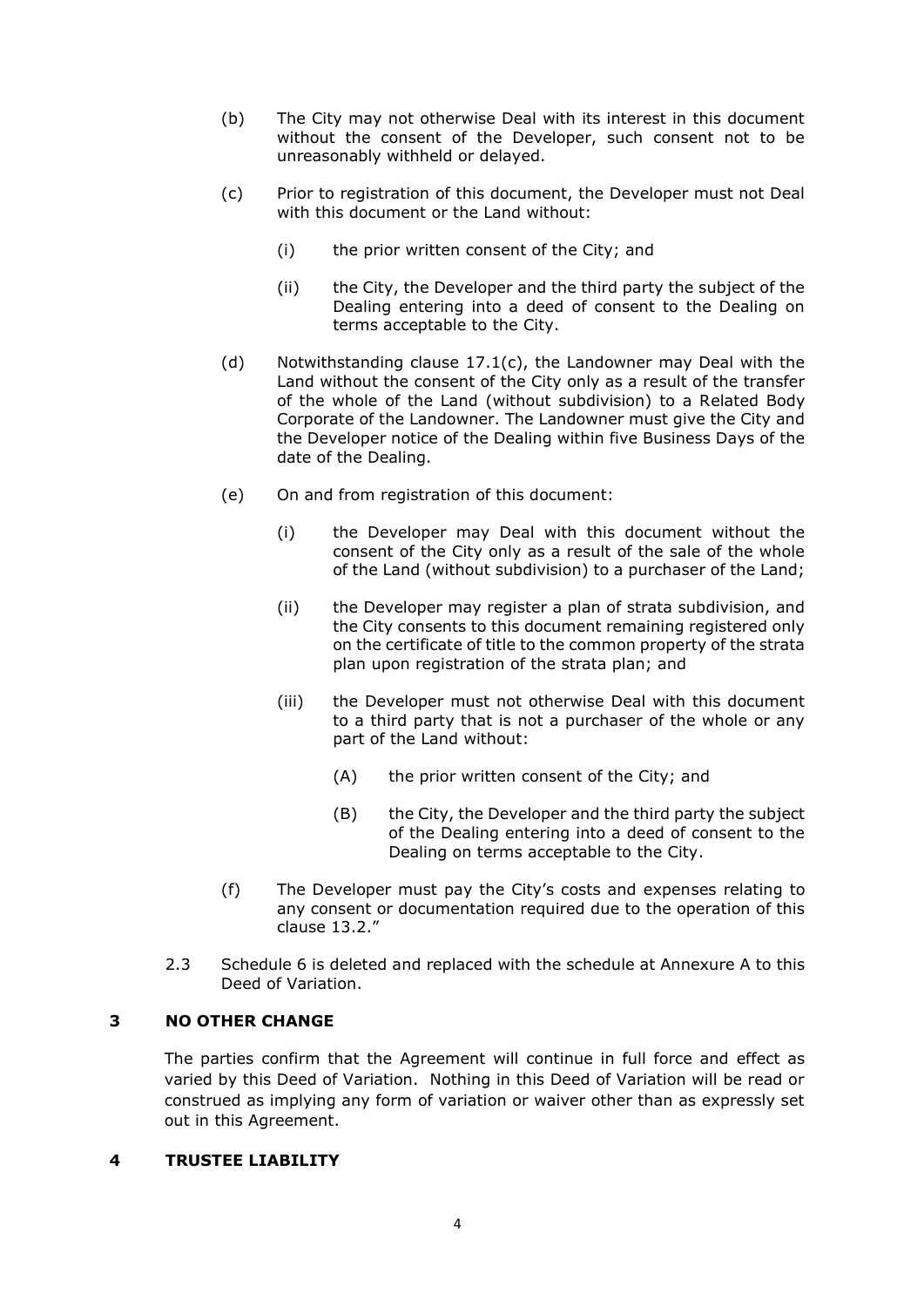- 4.1 The Developer (in this clause 4 the Trustee) enters into this agreement in its capacity as the trustee for the Lincon Epsom Projects Unit Trust (Trust) constituted by a trust deed (Trust Deed).
- <span id="page-4-2"></span><span id="page-4-0"></span>4.2 The Trustee:
	- (a) warrants that:
		- (i) it is the sole trustee of the Trust and no action has been taken to remove or replace it;
		- (ii) entry into this Deed is for the benefit of the beneficiaries of the Trust and as trustee it is authorised and empowered under the Trust Deed to enter into and to perform its obligations and satisfy or discharge its liabilities under this Deed;
		- (iii) it is not in breach of the Trust Deed;
		- (iv) it is entitled under the Trust Deed to be indemnified in full in respect of the obligations and liabilities incurred by it under this Deed;
		- (v) it is not aware of any reason why the assets of the Trust might be insufficient to satisfy or discharge the obligations and liabilities incurred by it under this Deed; and
		- (vi) it has the power under the Trust Deed to execute and perform its obligations and discharge its liabilities under this Deed and all necessary action has been taken to authorise the execution and performance of this deed under the Trust Deed; and
	- (b) indemnifies the Council, and agrees to keep the Council indemnified, in respect of any loss or liability in any way connected with a breach of a warranty in clause [4.2\(a\).](#page-4-0)
- <span id="page-4-1"></span>4.3 Prior to the Trustee being replaced as the trustee of the Trust in accordance with the Trust Deed:
	- (a) the Trustee must procure that the replacement trustee enters into a new deed with the Council on the same terms as this Deed;
	- (b) the Trustee (as outgoing trustee) must procure an agreement from the Council, under which the Council releases the Trustee from the requirement to observe and perform any future obligation under this Deed;
	- (c) the Trustee (as outgoing trustee) must release the Council, from the requirement to observe and perform any future obligation under this Deed; and
	- (d) the Trustee (as the outgoing trustee) must pay the reasonable costs and expenses of the Council in relation to entering into a new deed under this clause [4.3](#page-4-1) and the costs and expenses of registering any new deed on the title to the Land.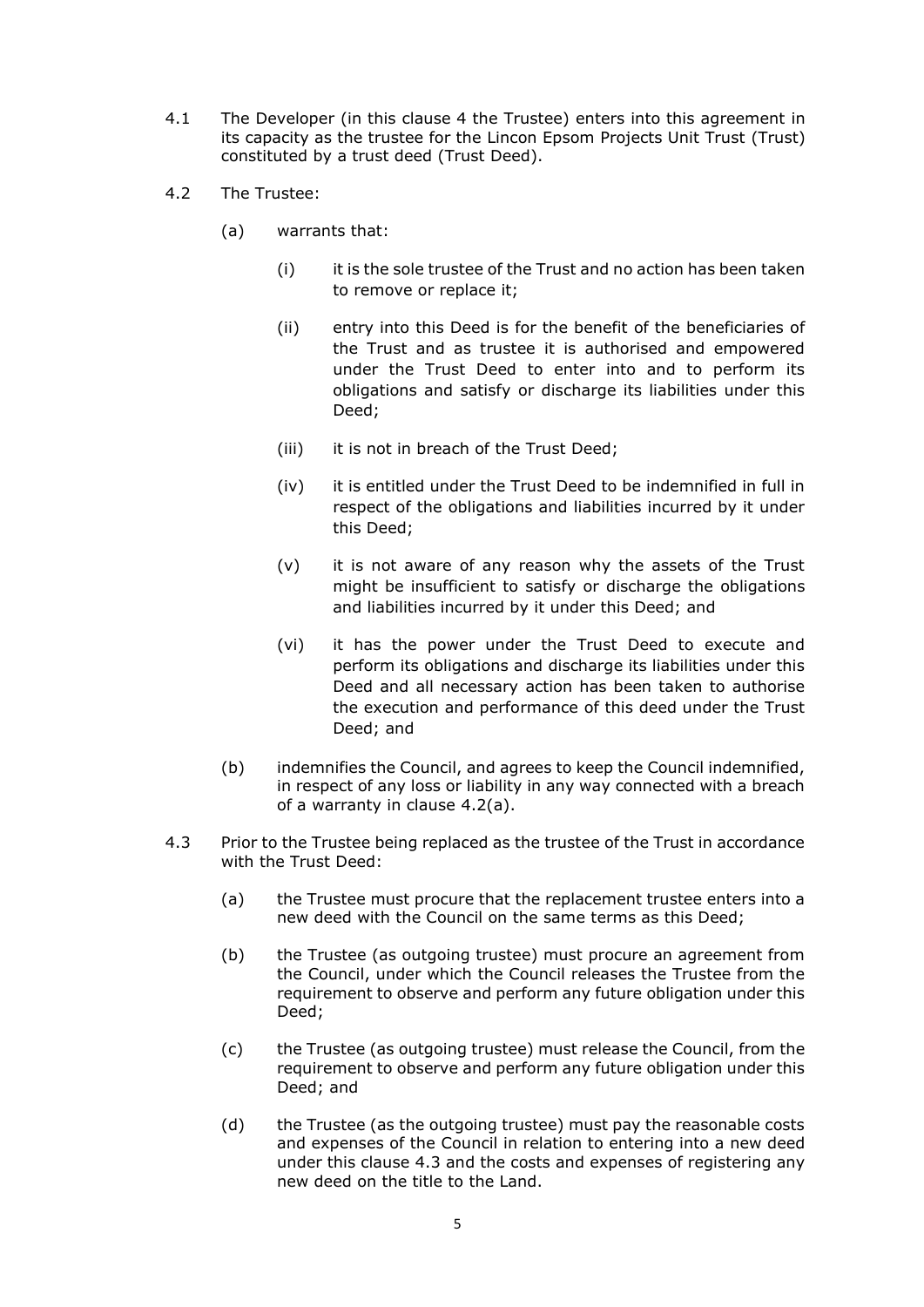- <span id="page-5-1"></span>4.4 Subject to clause [4.6,](#page-5-0) liability arising under or in connection with this Deed (except under or in connection with clause [4.2](#page-4-2) above) is limited and can be enforced against the Trustee only to the extent to which the Trustee, having sought indemnification to the maximum extent possible, is actually indemnified in respect of that liability out of the assets of the Trust. This limitation of the Trustee's liability extends to all liabilities and obligations of the Trustee in any way connected with any representation, warranty, conduct, omission, agreement or transaction related to this Deed.
- <span id="page-5-2"></span>4.5 No party to this Deed or any person claiming through or on behalf of them will be entitled to:
	- (a) claim from or commence proceedings against the Trustee in respect of any liability in any capacity other than as the trustee of the Trust;
	- (b) seek the appointment of a receiver, receiver and manager, liquidator, an administrator or any similar office-holder to the Trustee, or prove in any liquidation, administration or arrangement of or affecting the Trustee, except in relation to the assets of the Trust; or
	- (c) enforce or seek to enforce any judgment in respect of a liability under this Deed or otherwise against the Trustee in any capacity other than as Trustee of the Trust,

except under or in connection with clause [4.2](#page-4-2) above.

- <span id="page-5-0"></span>4.6 Notwithstanding any other provision of this deed, clauses [4.4](#page-5-1) and [4.5](#page-5-2) do not apply to any obligation or liability of the Trustee to the extent to which there is, in respect of that obligation or liability, whether under the Trust Deed or by operation of law, a reduction in the extent of the Trustee's indemnification, or loss of the Trustee's right of indemnification, out of the assets of the Trust as a result of Trustee's failure to properly perform its duties as trustee of the Trust.
- 4.7 Nothing in clause [4.6](#page-5-0) will make the Trustee liable for any claim for an amount greater than the amount which the Council would have been able to claim and recover from the assets of the Trust in relation to the relevant obligation or liability if the Trustee's right of indemnification, out of the assets of the Trust had not been prejudiced by the failure of the Trustee to properly perform its duties.

# **5 FURTHER ASSURANCE**

Subject to clause [6.2,](#page-5-3) each party must promptly at its own cost do all things (including executing all documents) necessary or desirable to give full effect to this Deed of Variation.

## **6 LEGAL COSTS**

- 6.1 Subject to clause [6.2,](#page-5-3) each party will bear its own legal costs in relation to the preparation and execution of this Deed of Variation.
- <span id="page-5-3"></span>6.2 The Developer must pay the reasonable costs incurred by the City (including any legal costs and costs arising from the public notice and inspection process) arising from or in connection with this Deed of Variation.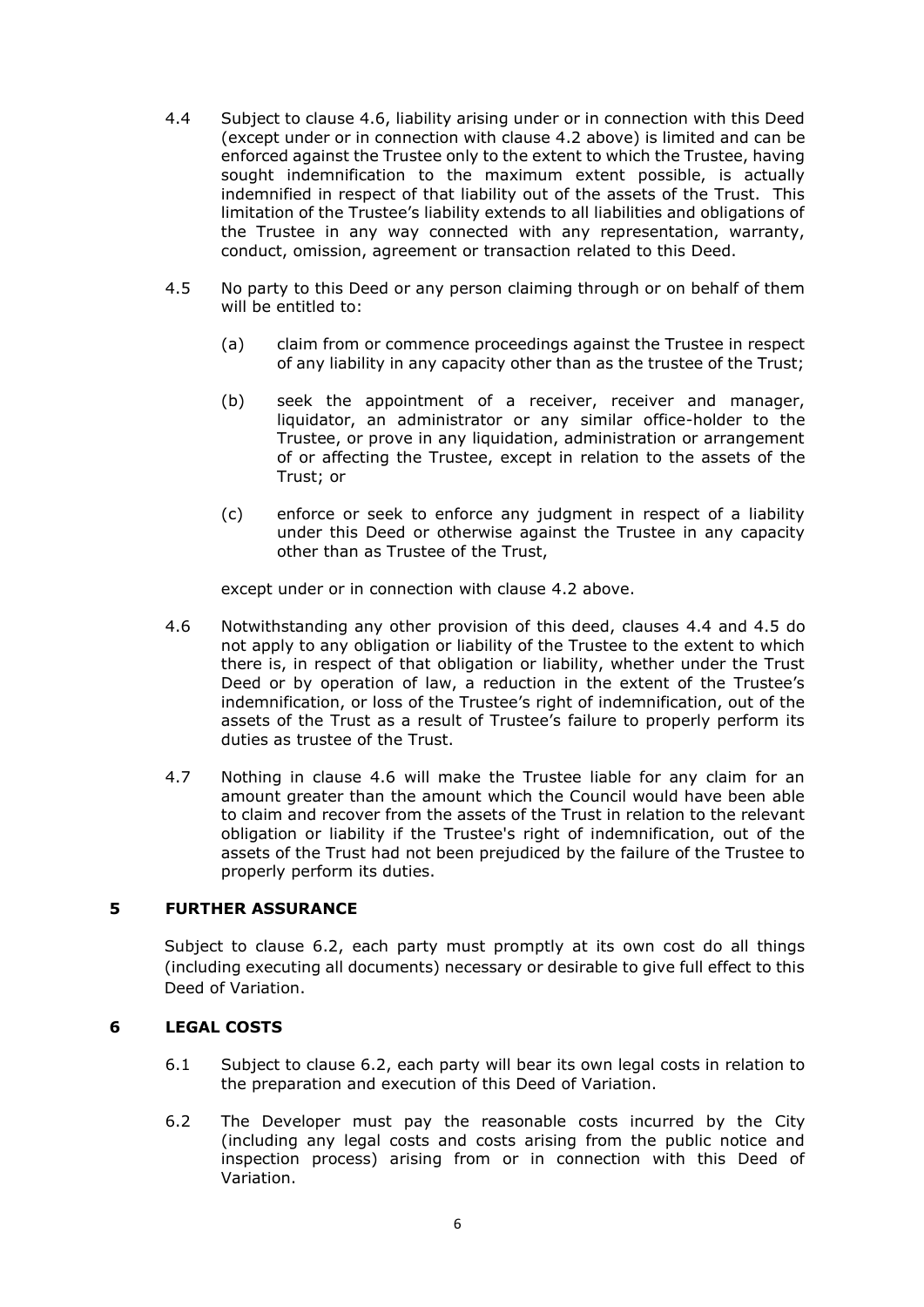# **7 GENERAL**

- 7.1 This Deed of Variation contains the entire agreement between the parties and any previous negotiations, agreements, representations or warranties relating to the subject matter of this Deed of Variation are of no effect.
- 7.2 A right may only be waived in writing, signed by the party giving the waiver, and:
	- (a) no other conduct of a party (including a failure to exercise, or delay in exercising, the right) operates as a waiver of the right or otherwise prevents the exercise of the right;
	- (b) a waiver of a right on one or more occasions does not operate as a waiver of that right if it arises again; and
	- (c) the exercise of a right does not prevent any further exercise of that right or of any other right.
- 7.3 Nothing in this Deed of Variation in any way restricts or otherwise affects the City's unfettered discretion to exercise its statutory powers as a public authority.
- 7.4 The invalidity, illegality or unenforceability of any provisions of this Deed of Variation will not affect the validity or enforceability of any other provisions.
- 7.5 This Deed of Variation may only be varied in writing by the agreement of the parties.
- 7.6 This Deed of Variation is governed by and construed in accordance with the law of the State of New South Wales.
- 7.7 The parties submit to the non-exclusive jurisdiction of the courts of New South Wales in relation to all matters arising under, or relating to, this Deed of Variation.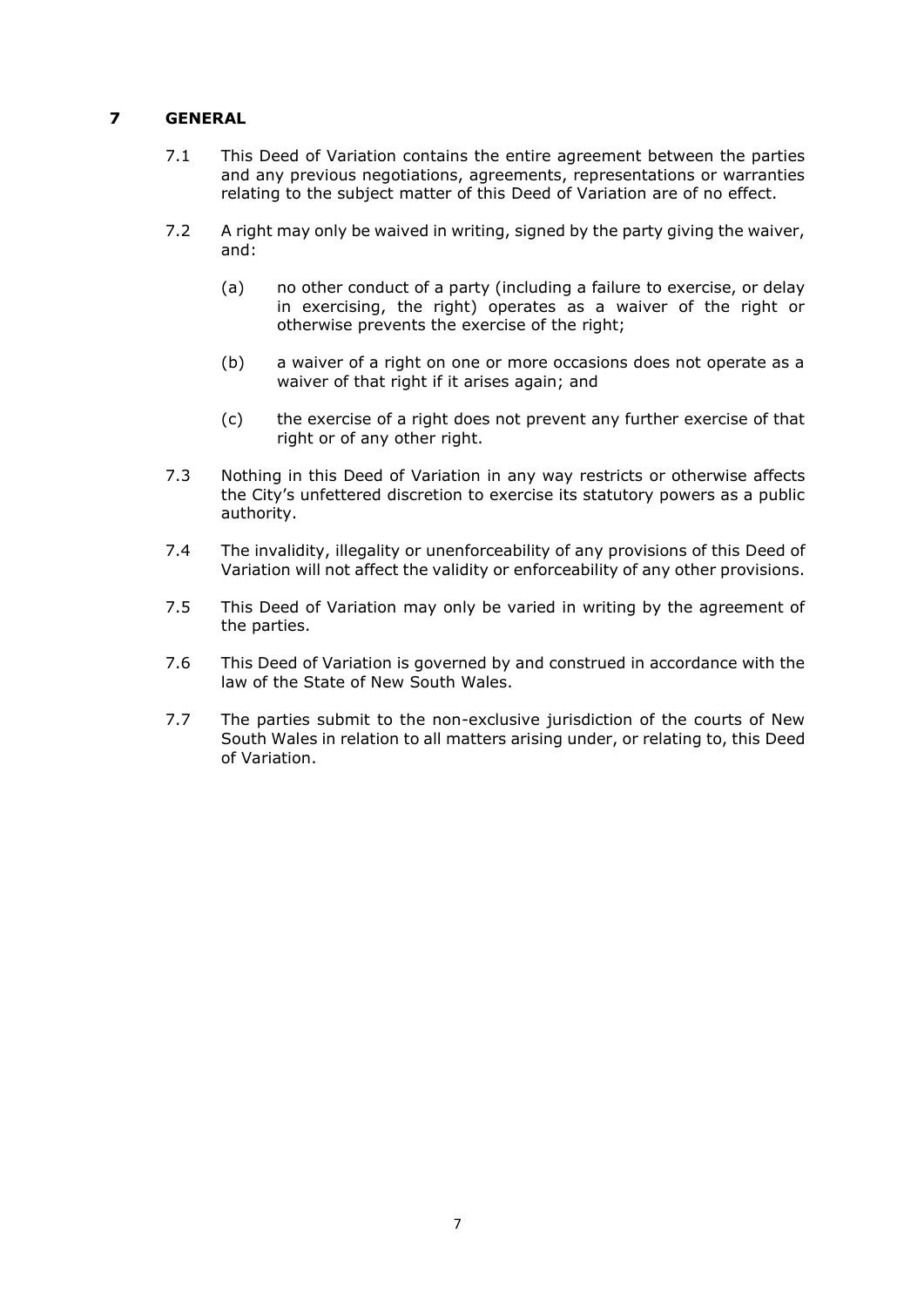## **EXECUTION**

**Executed** as a deed on 2022

**Signed for and on behalf of THE COUNCIL OF THE CITY OF SYDNEY**  by its duly authorised officer in the presence of:

Witness: Signature:

Name (printed): Name of Authorised Officer:

**EXECUTED** by **Lincon Epsom Projects Pty Ltd ACN 611 082 903 atf the Lincon Epsom Projects Unit Trust** in accordance with s127(1) of the Corporations Act 2001 (Cth):

Signature of director Signature of director/secretary

Name Name